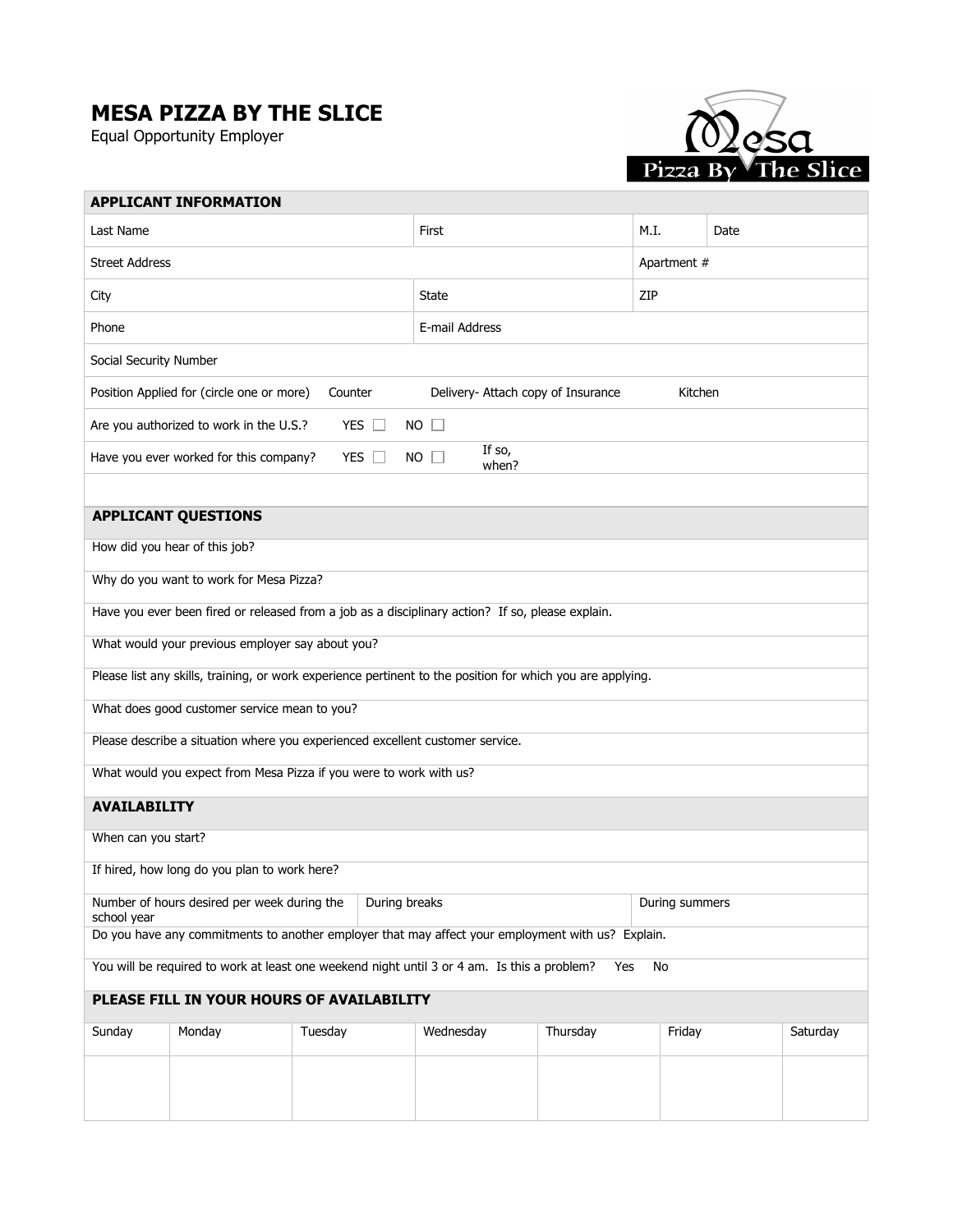| <b>EDUCATION</b>                                                                         |                        |                      |                            |                              |                |               |                                       |  |
|------------------------------------------------------------------------------------------|------------------------|----------------------|----------------------------|------------------------------|----------------|---------------|---------------------------------------|--|
| Address<br>High School                                                                   |                        |                      |                            |                              |                |               |                                       |  |
|                                                                                          |                        | Did you<br>graduate? | YES $\square$<br><b>NO</b> | $\Box$                       | Degree         |               |                                       |  |
| College                                                                                  |                        |                      | Address                    |                              |                |               |                                       |  |
|                                                                                          |                        | Did you<br>graduate? | YES $\square$<br><b>NO</b> | $\Box$                       | Degree         |               |                                       |  |
| Other                                                                                    |                        |                      | Address                    |                              |                |               |                                       |  |
|                                                                                          |                        | Did you<br>graduate? | YES $\square$<br><b>NO</b> | $\Box$                       | Degree         |               |                                       |  |
| <b>REFERENCES</b>                                                                        |                        |                      |                            |                              |                |               |                                       |  |
| Please list three professional references.                                               |                        |                      |                            |                              |                |               |                                       |  |
| Full Name                                                                                |                        |                      |                            |                              | Relationship   |               |                                       |  |
| Company                                                                                  |                        |                      |                            | Phone                        | $\overline{a}$ | )             |                                       |  |
| Address                                                                                  |                        |                      |                            |                              |                |               |                                       |  |
| Full Name                                                                                |                        |                      |                            | Relationship                 |                |               |                                       |  |
| Company                                                                                  |                        |                      |                            | Phone                        | $\overline{a}$ | )             |                                       |  |
| Address                                                                                  |                        |                      |                            |                              |                |               |                                       |  |
| Full Name                                                                                |                        |                      |                            |                              | Relationship   |               |                                       |  |
| Company                                                                                  |                        |                      |                            | Phone<br>$\overline{a}$<br>) |                |               |                                       |  |
| Address                                                                                  |                        |                      |                            |                              |                |               |                                       |  |
| PREVIOUS EMPLOYMENT                                                                      |                        |                      |                            |                              |                |               |                                       |  |
| Phone<br>Company                                                                         |                        |                      |                            |                              | $\sqrt{2}$     |               | $\big)$                               |  |
| Address                                                                                  |                        |                      |                            | Supervisor                   |                |               |                                       |  |
| Job Title                                                                                | <b>Starting Salary</b> |                      |                            |                              |                |               | <b>Ending Salary</b><br>$\frac{1}{2}$ |  |
| Responsibilities                                                                         |                        |                      |                            |                              |                |               |                                       |  |
| From                                                                                     | To                     | Reason for Leaving   |                            |                              |                |               |                                       |  |
| YES $\square$<br>$NO$ $\Box$<br>May we contact your previous supervisor for a reference? |                        |                      |                            |                              |                |               |                                       |  |
| Company                                                                                  |                        |                      |                            | Phone                        | $\left($       | $\big)$       |                                       |  |
| Address                                                                                  |                        |                      |                            |                              | Supervisor     |               |                                       |  |
| Job Title<br><b>Starting Salary</b>                                                      |                        |                      |                            | $\pmb{\$}$                   |                |               | <b>Ending Salary</b><br>$\frac{1}{2}$ |  |
| Responsibilities                                                                         |                        |                      |                            |                              |                |               |                                       |  |
| From                                                                                     | To                     | Reason for Leaving   |                            |                              |                |               |                                       |  |
| YES $\square$<br>$NO$ $\Box$<br>May we contact your previous supervisor for a reference? |                        |                      |                            |                              |                |               |                                       |  |
| Company                                                                                  |                        |                      |                            | Phone                        | $\left($       | $\mathcal{E}$ |                                       |  |
| Address                                                                                  |                        |                      |                            | Supervisor                   |                |               |                                       |  |